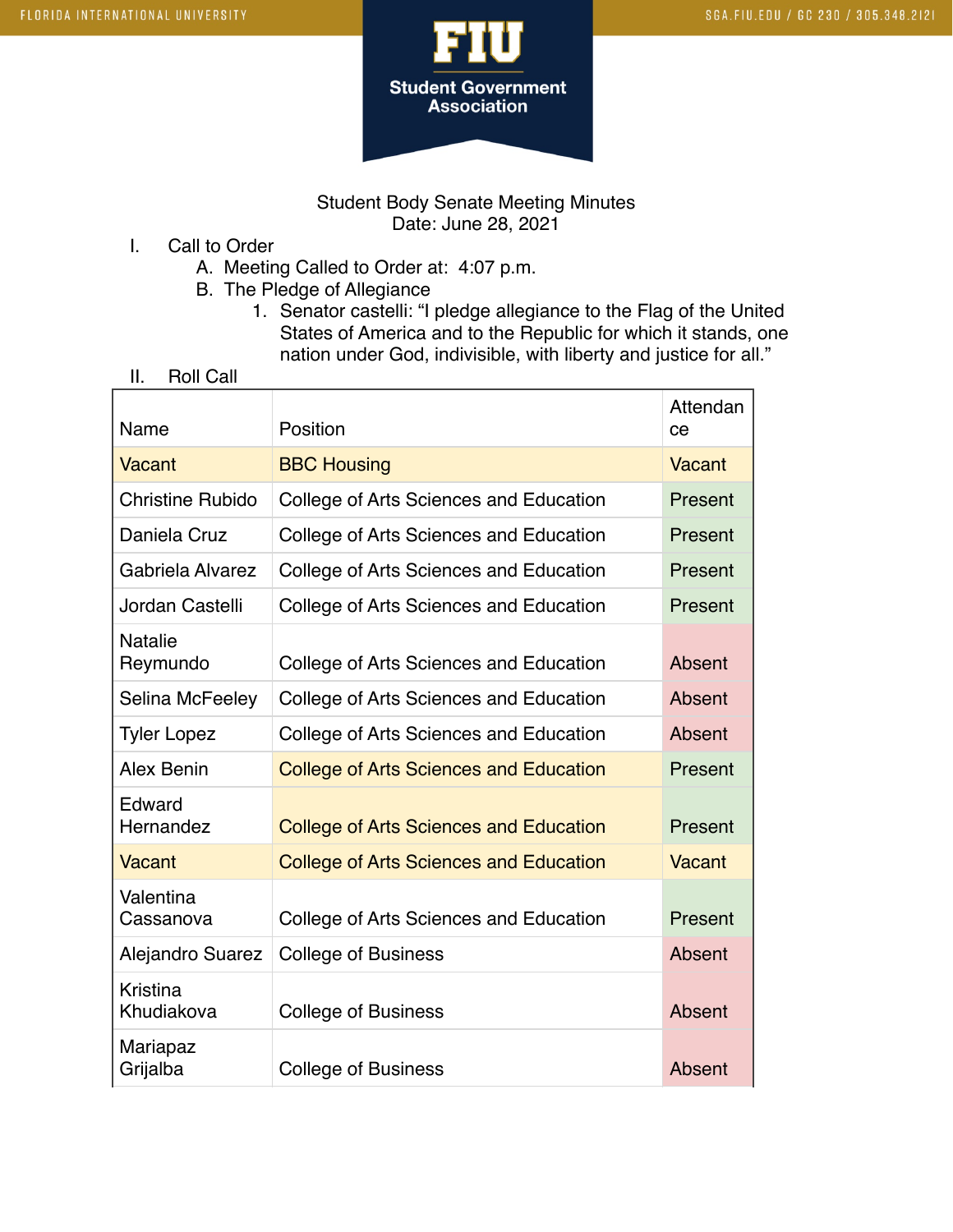| <b>VACANT</b>                  | <b>College of Business</b>                            | Absent        |
|--------------------------------|-------------------------------------------------------|---------------|
| Sergio Reyes                   | <b>College of Business</b>                            | Present       |
| Gabriela Tovar                 | College of Communication Architecture and<br>the Arts | Present       |
| <b>Ivette Suarez</b>           | College of Communication Architecture and<br>the Arts | Absent        |
| Cristhofer Lugo                | College of Engineering and Computing                  | Present       |
| Vacant                         | College of Engineering and Computing                  |               |
| Hervangelot<br>Lordeus         | College of Engineering and Computing                  | Present       |
| <b>Natalie Meneses</b>         | College of Engineering and Computing                  | Present       |
| <b>Celesse Temes</b>           | College of Hospitality and Tourism<br>Management      | Present       |
| Natalie Lahera                 | College of Law                                        | Present       |
| Manuela<br>Jaramillo           | <b>College of Medicine</b>                            | Absent        |
| Joshua Lovo-<br><b>Morales</b> | College of Nursing and Health Sciences                | Present       |
| <b>Tyra Moss</b>               | College of Public Health and Social Work              | Absent        |
| Joshua Mandall                 | <b>Graduate School</b>                                | Present       |
| Vacant                         | <b>Graduate School</b>                                | <b>Vacant</b> |
| Vacant                         | <b>Graduate School</b>                                | Vacant        |
| <b>Vacant</b>                  | <b>Graduate School</b>                                | <b>Vacant</b> |
| <b>Vacant</b>                  | <b>Graduate School</b>                                | <b>Vacant</b> |
| Alexander<br>Collado           | <b>Honors College</b>                                 | Absent        |
| <b>Vacant</b>                  | <b>Lower Division BBC</b>                             | <b>Vacant</b> |
| <b>Vacant</b>                  | <b>Lower Division MMC</b>                             | <b>Vacant</b> |
| Jacob Bharat                   | <b>MMC Housing</b>                                    | Present       |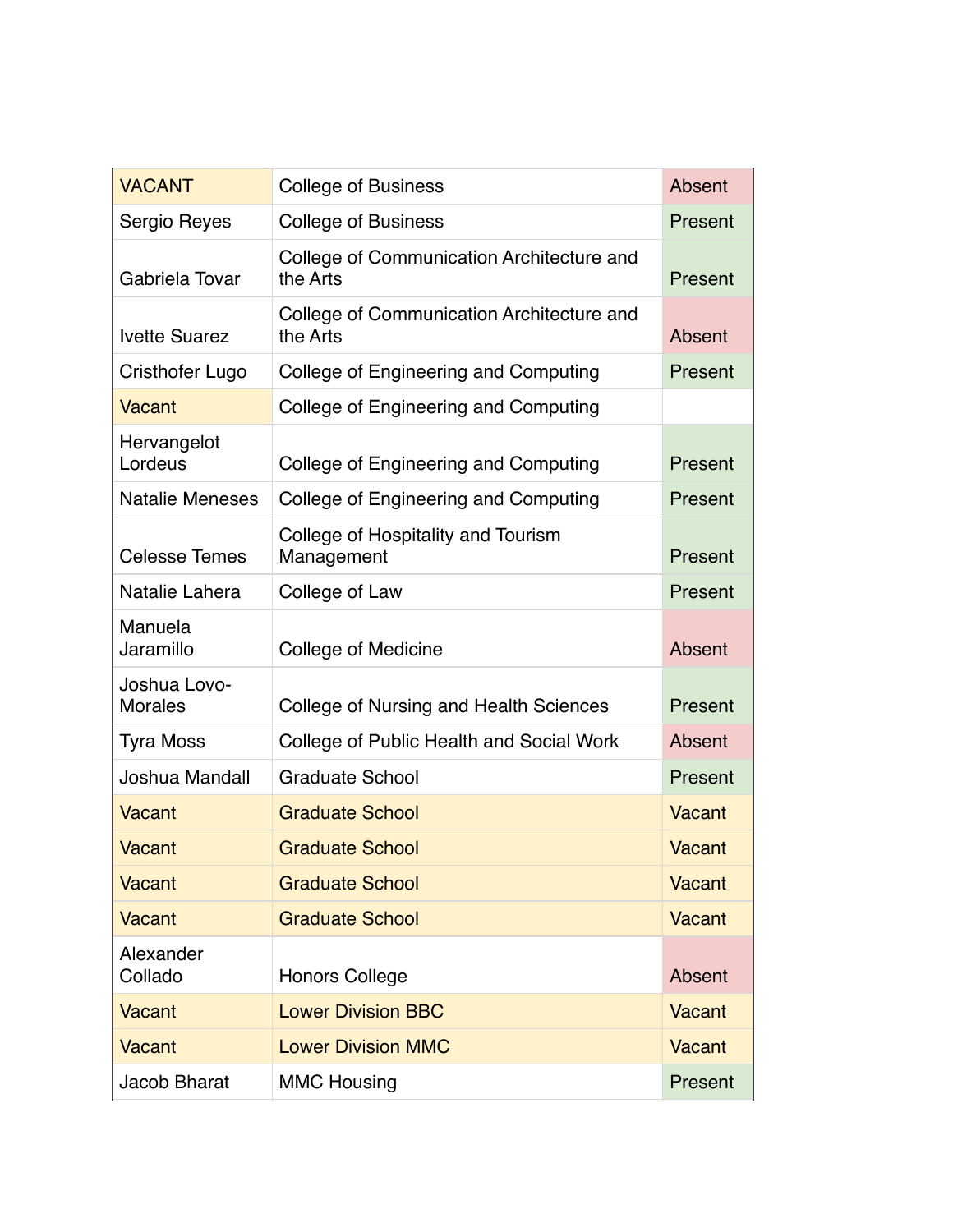| <b>Sebastian Aviles</b>     | <b>MMC Housing</b>                         | Present |
|-----------------------------|--------------------------------------------|---------|
| <b>Taylor Sokolosky</b>     | <b>MMC Housing</b>                         | Present |
| Vacant                      | <b>Online Student</b>                      | Vacant  |
| Alexander Sutton            | School of International and Public Affairs | Present |
| David Luis                  | School of International and Public Affairs | Present |
| Sadie Testa-<br>Secca       | School of International and Public Affairs | Absent  |
| Vacant                      | <b>Upper Division BBC</b>                  | Vacant  |
| Vacant                      | <b>Upper Division BBC</b>                  | Vacant  |
|                             | <b>Upper Division MMC</b>                  | Vacant  |
| <b>Nicholas</b><br>Pastrana | <b>Upper Division MMC</b>                  | Present |

- III. Approval of Minutes from Last Meeting
	- A. Senator Sutton moves to approve minutes from 6/21/2021, senator cruz seconds. Motion passes.
- IV. Adoption of the Agenda
	- A. Senator mandall moves to adopt todays agenda. Senator Lordeus seconds. Motion passes.
- V. Invited Speakers
	- A. None
- VI. Committee Reports
	- A. Appropriations Committee
		- 1. First meeting will be this Wednesday at 5:30pm
	- B. Graduate and Professional Student Committee
	- C. University Sustainability and Innovation Committee
		- 1. Poll was sent out for a possible meeting time
	- D. Health and Well-Being Committee
		- 1. Went over statutes and how we can help our university community
		- 2. Next week we will begin discussions for legislations
	- E. Student Life and Academic Concerns Committee
	- 1. Tuesdays at 1pm is our meeting times
	- F. Committee on Rules and Administration
		- 1. Looking to get a set meeting time
- VII. Executive Board Reports
	- A. Student Body President
		- 1. Cabinet appointments are almost done, there are about 8